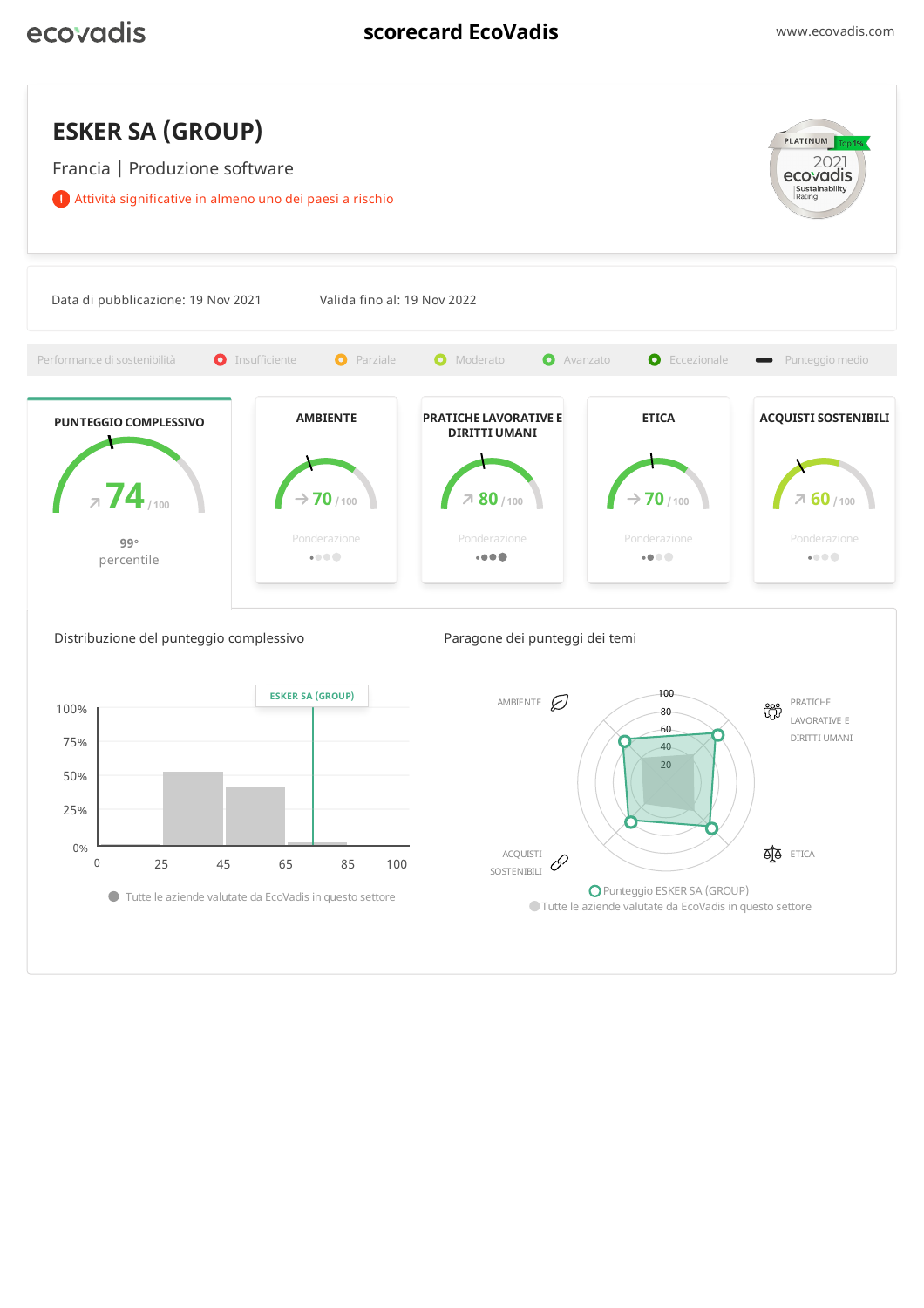## **Punti di forza e aree di miglioramento**

| Ambiente                                                                       | Ponderazione |
|--------------------------------------------------------------------------------|--------------|
| Punti di forza (22)                                                            |              |
| <b>Politiche</b>                                                               |              |
| Punti di forza                                                                 |              |
| Environmental policy on waste                                                  |              |
| Environmental policy on energy consumption & GHGs                              |              |
| Standard policy on a majority of environmental issues                          |              |
| Endorsement of the United Nations Global Compact (UNGC)                        |              |
| Azioni                                                                         |              |
| Punti di forza                                                                 |              |
| Reduction of energy consumption of lighting systems                            |              |
| Training of employees on energy conservation/climate actions                   |              |
| Purchase of verified carbon offset credits                                     |              |
| Reduction of carbon emissions in transportation                                |              |
| Reduction of energy consumption of IT infrastructure                           |              |
| Energy and/or carbon audit                                                     |              |
| Measures to reduce paper consumption                                           |              |
| Measures implemented to recycle toners & ink cartridges                        |              |
| Measures to recycle paper/carton waste                                         |              |
| ISO 14001 certified (at least one operational site)                            |              |
| Waste management measures in place                                             |              |
| Measures to recycle IT equipment                                               |              |
| Risultati                                                                      |              |
| Punti di forza                                                                 |              |
| Sustainability report has been prepared in accordance with GRI Standards       |              |
| Materiality analysis in sustainability reporting                               |              |
| External assurance of sustainability reporting                                 |              |
| Company communicates progress towards the Sustainable Development Goals (SDGs) |              |
| Reporting on total energy consumption                                          |              |
| Standard reporting on environmental issues                                     |              |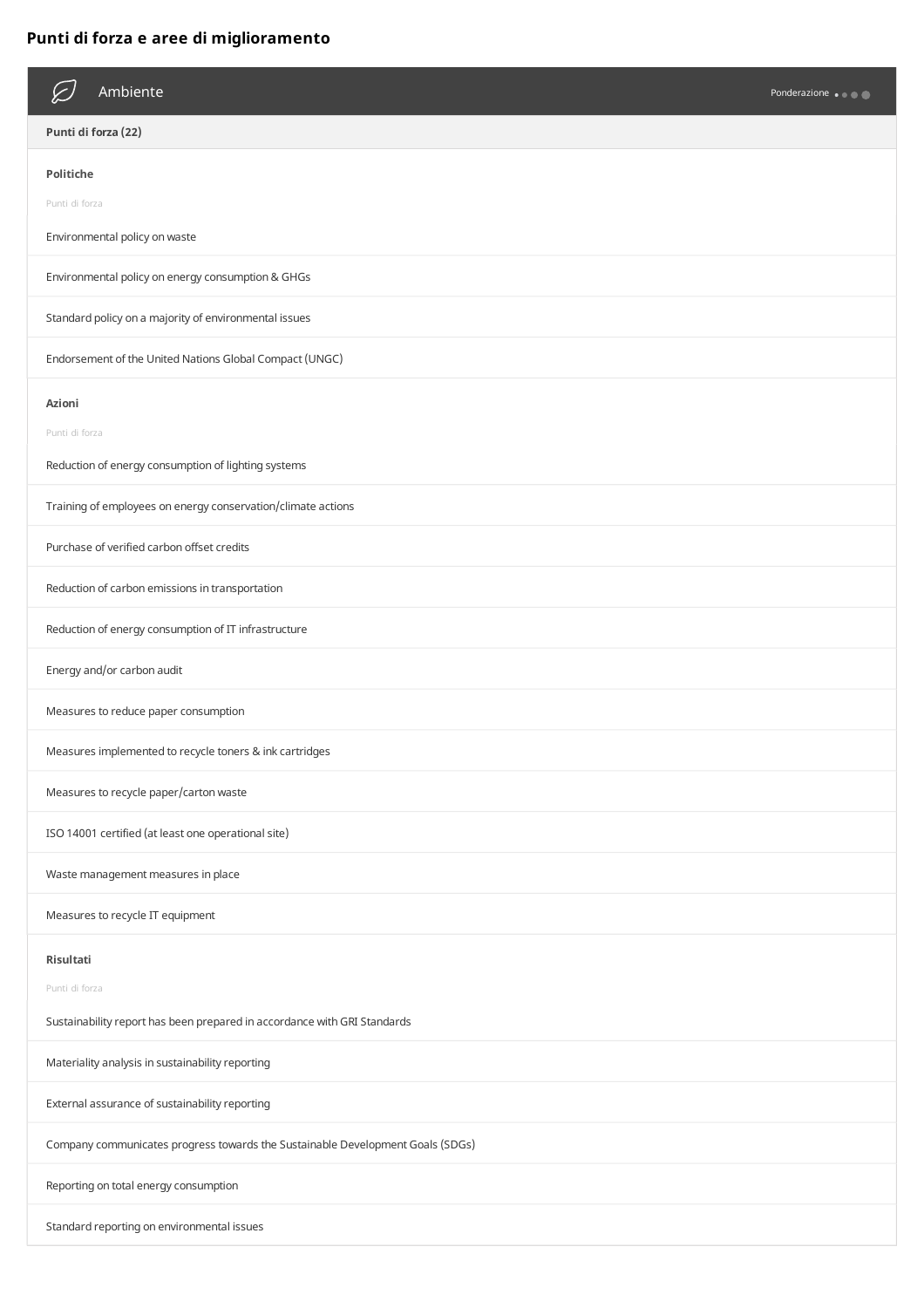| Aree di miglioramento (3) |                                                                                                            |              |
|---------------------------|------------------------------------------------------------------------------------------------------------|--------------|
| Politiche                 |                                                                                                            |              |
| Priorità                  | Aree di miglioramento                                                                                      |              |
| <b>Bassa</b>              | No quantitative target on environmental issues                                                             |              |
| Azioni                    |                                                                                                            |              |
| Priorità                  | Aree di miglioramento                                                                                      |              |
| <b>Bassa</b>              | Declares a percentage of sites ISO 14001 certified, but certificates or evidence provided are inconclusive |              |
| Risultati                 |                                                                                                            |              |
| Priorità                  | Aree di miglioramento                                                                                      |              |
| <b>Bassa</b>              | Declares reporting on total weight of waste, but no supporting documentation                               |              |
|                           |                                                                                                            |              |
| iÿ                        | Pratiche Lavorative e Diritti Umani                                                                        | Ponderazione |

**Punti di forza (44)**

**Politiche**

Punti di forza

Labor & human rights policy on diversity, discrimination & harassment

Labor & human rights policy on career management & training

Endorsement of the United Nations Global Compact (UNGC)

## **Azioni**

Punti di forza

ISO 45001 certified (at least one operational site)

Remediation procedure in place for identified cases of discrimination and/or harassment

Measures to promote gender and/or minority inclusion in the workplace

Additional leave beyond standard vacation days

Employee stock ownership plan (not restricted to executive level)

Employee satisfaction survey

Childcare services or allowance

Bonus scheme related to company performance

Collective agreement on diversity, discrimination, and/or harassment

Collective agreement on training & career management

Collective agreement on working conditions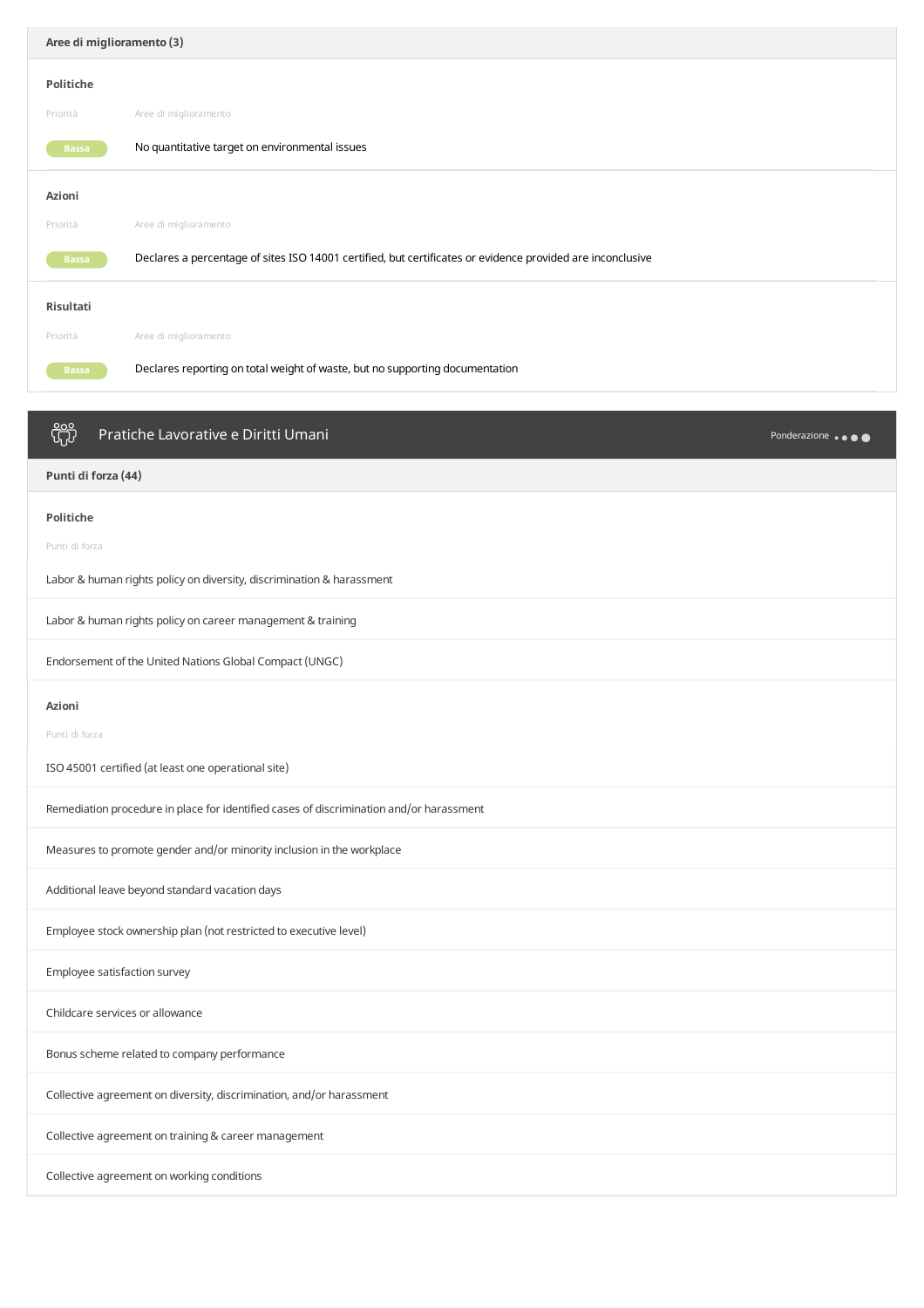| Collective agreement on employees' health & safety                                                      |
|---------------------------------------------------------------------------------------------------------|
| Flexible organization of work available to employees (e.g. remote work, flexitime)                      |
| Health care coverage of employees in place                                                              |
| Proactive measures to prevent workplace harassment                                                      |
| Whistleblower procedure on discrimination and harassment                                                |
| Measures to promote wage equality in the workplace                                                      |
| Awareness training regarding diversity, discrimination, and/or harassment                               |
| Employee representatives or employee representative body (e.g. works council)                           |
| External audits on health & safety issues                                                               |
| Internal audits on health & safety issues                                                               |
| Provision of protective equipment to all impacted employees                                             |
| Employee health & safety detailed risk assessment                                                       |
| Transparent recruitment process communicated clearly and formally to all candidates                     |
| Regular assessment (at least once a year) of individual performance                                     |
| Active preventive measures for stress and noise                                                         |
| Mandatory health check-up for employees                                                                 |
| Official measures promoting career mobility                                                             |
| Provision of skills development training                                                                |
| Joint labor management health & safety committee in operation                                           |
| Specific measures implemented for the integration of employees with disabilities                        |
| Setting of individual career plan for all employees                                                     |
| Training of relevant employees on health & safety risks and best working practices                      |
| Risultati<br>Punti di forza<br>Sustainability report has been prepared in accordance with GRI Standards |
| Reporting on average training hours per employee                                                        |
| Materiality analysis in sustainability reporting                                                        |
| External assurance of sustainability reporting                                                          |
| Company communicates progress towards the Sustainable Development Goals (SDGs)                          |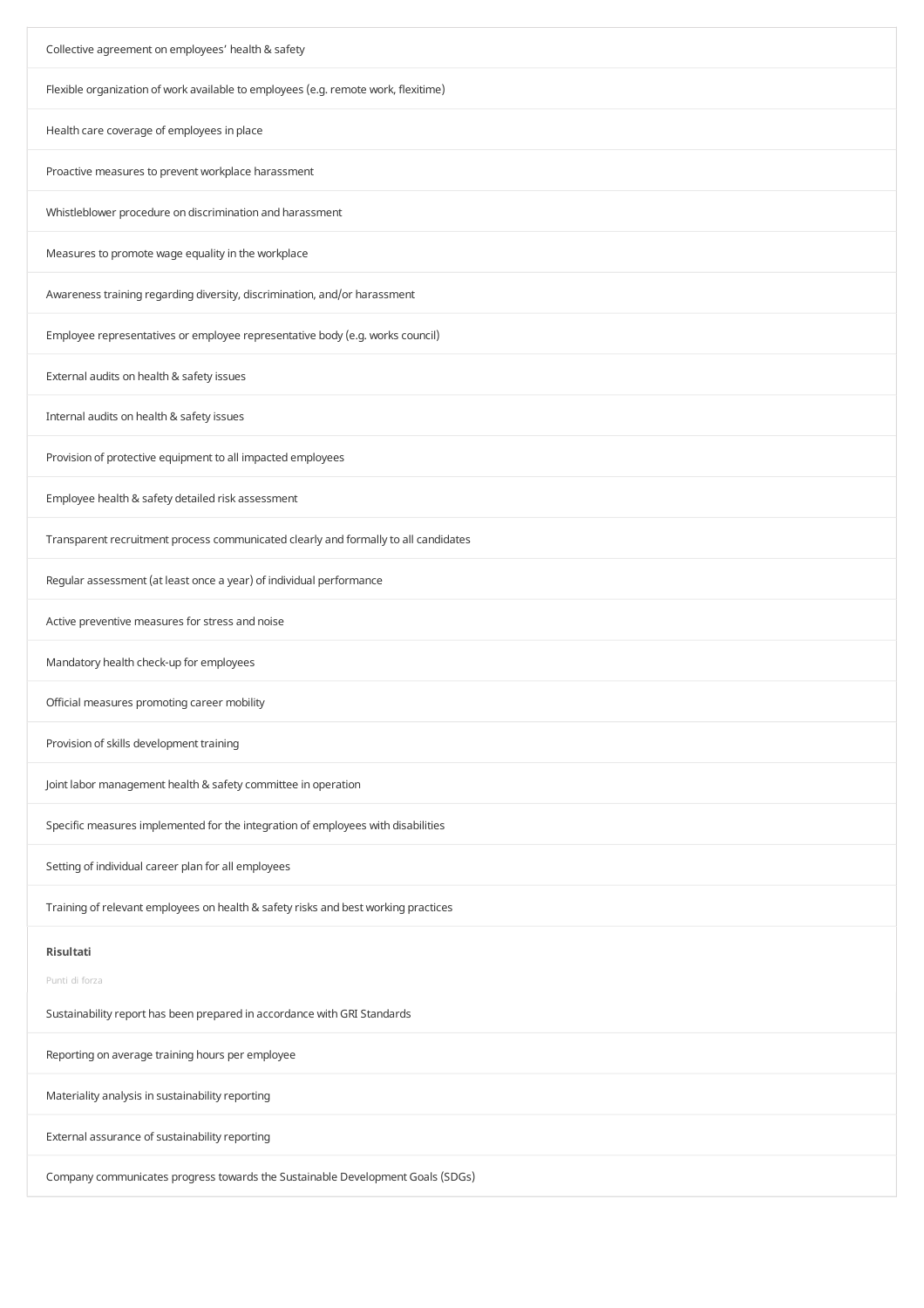Reporting on the percentage of women in top executive positions Company with innovative practices concerning labor and human rights issues (see 360°) [i.e. Happy AtWork 2018 label, Top 15 in Great Place toWork 2019] Comprehensive reporting on labor and human rights issues **Aree di miglioramento (6) Politiche** Priorità Aree di miglioramento **Media** Basic labor and human rights policies: lacks details on specific issues **Media** Inconclusive documentation for policies on employee health & safety **Media** Inconclusive documentation for policies on working conditions **Media** Inconclusive documentation for policies on social dialogue **Bassa** No quantitative target on labor and human rights issues **Azioni** Priorità Aree di miglioramento Beclares a percentage of sites ISO 45001 certified, but certificates or evidence provided are inconclusive

| ीड़<br>Etica                                                                     | Ponderazione |
|----------------------------------------------------------------------------------|--------------|
| Punti di forza (23)                                                              |              |
| <b>Politiche</b>                                                                 |              |
| Punti di forza                                                                   |              |
| Policy on fraud                                                                  |              |
| Policy on money laundering                                                       |              |
| Policy on conflict of interest                                                   |              |
| Disciplinary sanctions to deal with policy violations                            |              |
| Policy on information security                                                   |              |
| Policies on corruption                                                           |              |
| Comprehensive policies on ethics issues                                          |              |
| Endorsement of the United Nations Global Compact (UNGC)                          |              |
| Azioni                                                                           |              |
| Punti di forza                                                                   |              |
| Ethics due diligence program on third parties in place                           |              |
| Incident response procedure (IRP) to manage breaches of confidential information |              |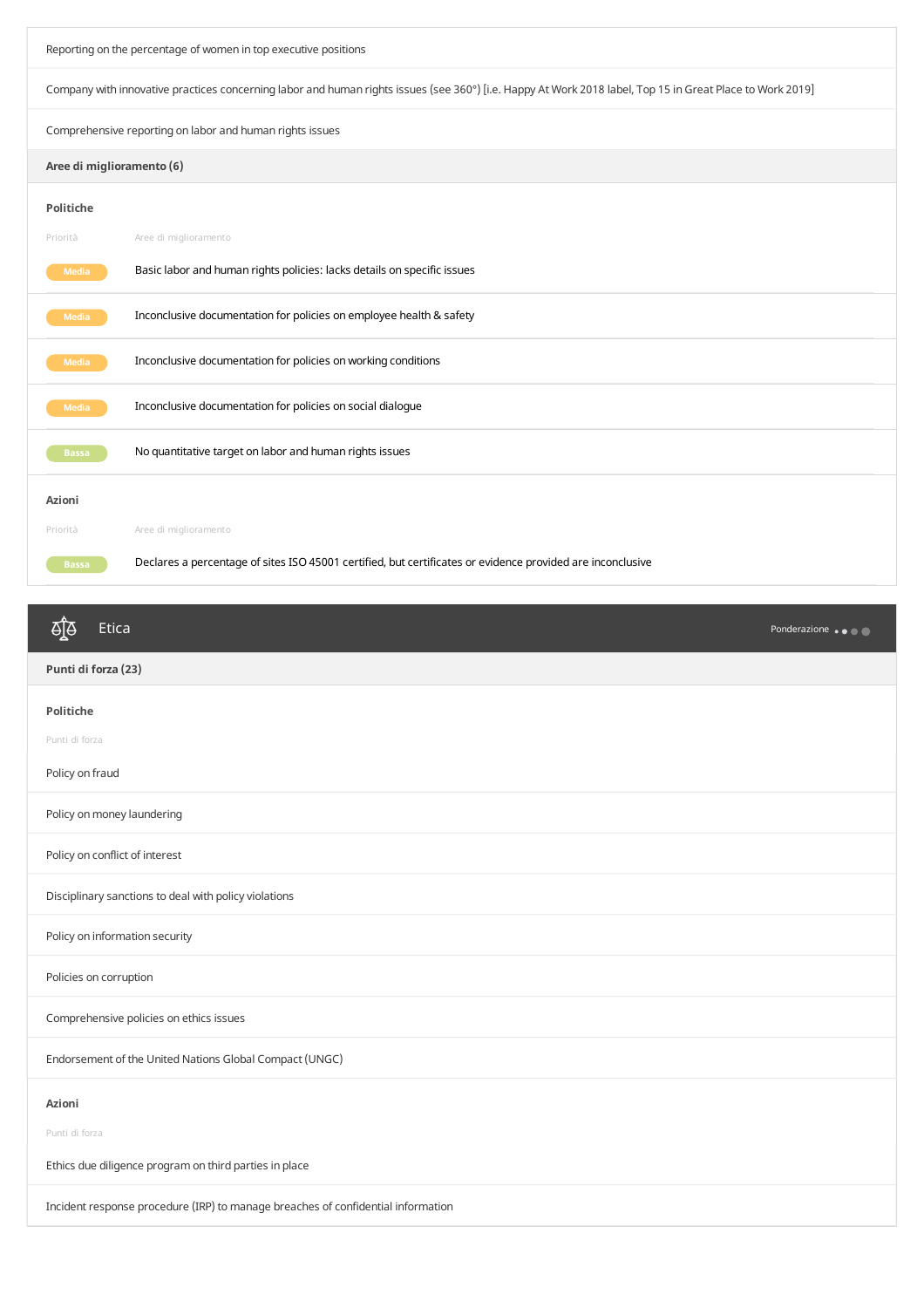| Whistleblower procedure to report ethics issues                                                                      |
|----------------------------------------------------------------------------------------------------------------------|
| Awareness training on ethics issues                                                                                  |
| Implementation of a records retention schedule                                                                       |
| Audits of control procedures to prevent information security breaches                                                |
| Corruption risk assessments performed                                                                                |
| Measures to protect third party data from unauthorized access or disclosure                                          |
| Measures for gaining stakeholder consent regarding the processing, sharing and retention of confidential information |
| Specific approval procedure for sensitive transactions (e.g. gifts, travel)                                          |
| ISO 27001 certified (certification of information security management system)                                        |
| Risultati                                                                                                            |
| Punti di forza                                                                                                       |
| Sustainability report has been prepared in accordance with GRI Standards                                             |
| Materiality analysis in sustainability reporting                                                                     |
| External assurance of sustainability reporting                                                                       |
| Company communicates progress towards the Sustainable Development Goals (SDGs)                                       |
| Aree di miglioramento (2)                                                                                            |
| Azioni                                                                                                               |
| Priorità<br>Aree di miglioramento                                                                                    |
|                                                                                                                      |
| No supporting documentation regarding audits of control procedures to prevent corruption<br><b>Bassa</b>             |
| Risultati                                                                                                            |
| Aree di miglioramento<br>Priorità                                                                                    |
| Insufficient number of KPIs disclosed on ethics issues<br><b>Alta</b>                                                |
|                                                                                                                      |
| Acquisti sostenibili<br>Ponderazione                                                                                 |
| Punti di forza (10)                                                                                                  |
| Politiche                                                                                                            |
| Punti di forza                                                                                                       |
| Standard policies on sustainable procurement issues                                                                  |
| Endorsement of external initiative on sustainable procurement issues [La Charte Relations Fournisseur Responsables]  |
| Azioni                                                                                                               |
| Punti di forza                                                                                                       |
|                                                                                                                      |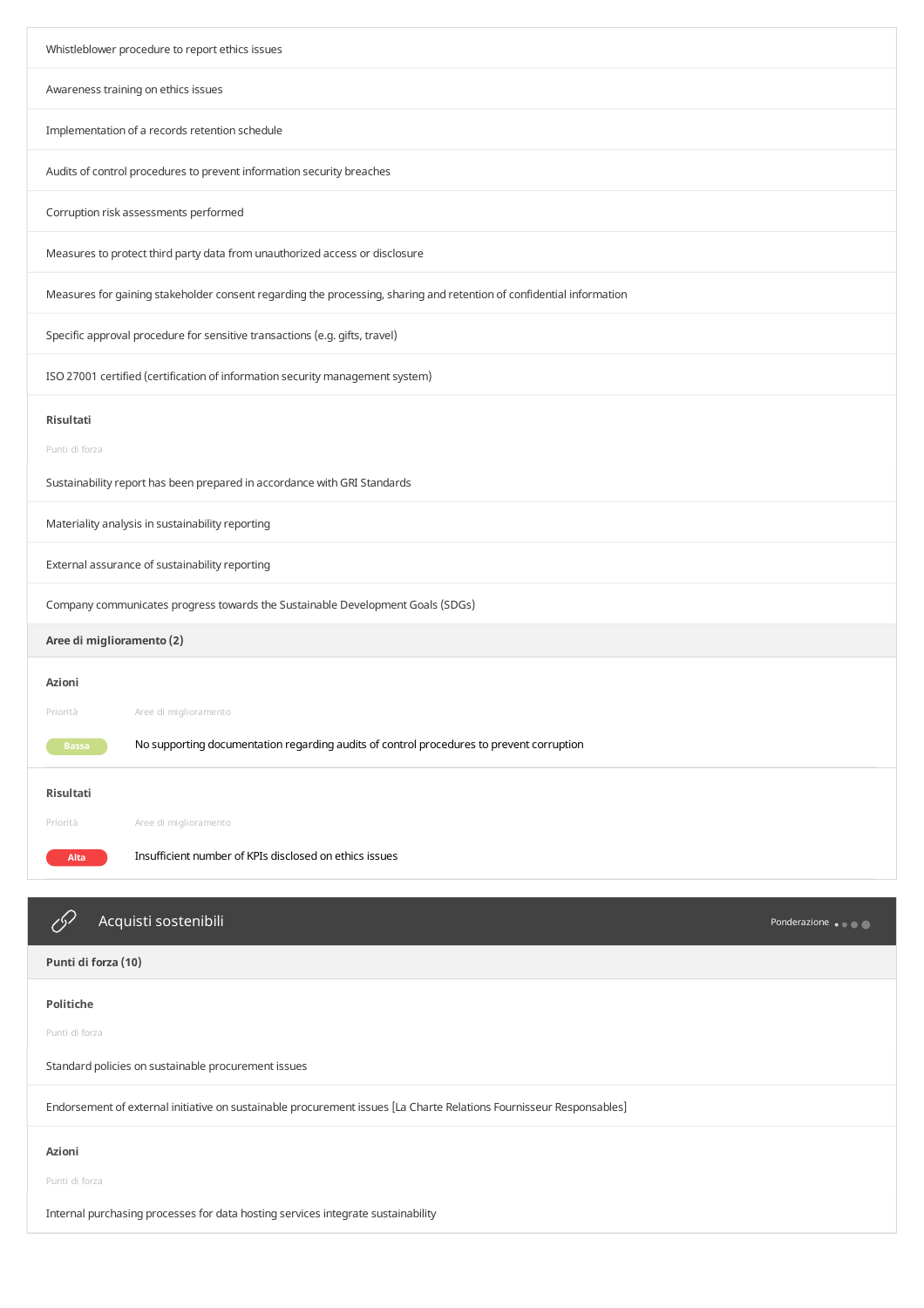| Supplier sustainability code of conduct in place                               |                                                                                                                                       |  |
|--------------------------------------------------------------------------------|---------------------------------------------------------------------------------------------------------------------------------------|--|
| Training of buyers on social and environmental issues within the supply chain  |                                                                                                                                       |  |
| Sustainability risk analysis (i.e. prior to supplier assessments or audits)    |                                                                                                                                       |  |
| <b>Risultati</b>                                                               |                                                                                                                                       |  |
| Punti di forza                                                                 |                                                                                                                                       |  |
| Sustainability report has been prepared in accordance with GRI Standards       |                                                                                                                                       |  |
| Materiality analysis in sustainability reporting                               |                                                                                                                                       |  |
| External assurance of sustainability reporting                                 |                                                                                                                                       |  |
| Company communicates progress towards the Sustainable Development Goals (SDGs) |                                                                                                                                       |  |
| Aree di miglioramento (4)                                                      |                                                                                                                                       |  |
| <b>Azioni</b>                                                                  |                                                                                                                                       |  |
| Priorità                                                                       | Aree di miglioramento                                                                                                                 |  |
| Alta                                                                           | Declares social or environmental clauses included in supplier contracts, but no supporting documentation available                    |  |
| <b>Media</b>                                                                   | Declares assessment of suppliers (e.g. questionnaire) on environmental or social practices, but no supporting documentation available |  |
| <b>Media</b>                                                                   | No information on on-site audits of suppliers on sustainability issues                                                                |  |
| <b>Risultati</b>                                                               |                                                                                                                                       |  |
| Priorità                                                                       | Aree di miglioramento                                                                                                                 |  |
| Alta                                                                           | Insufficient number of KPIs disclosed on sustainable procurement issues                                                               |  |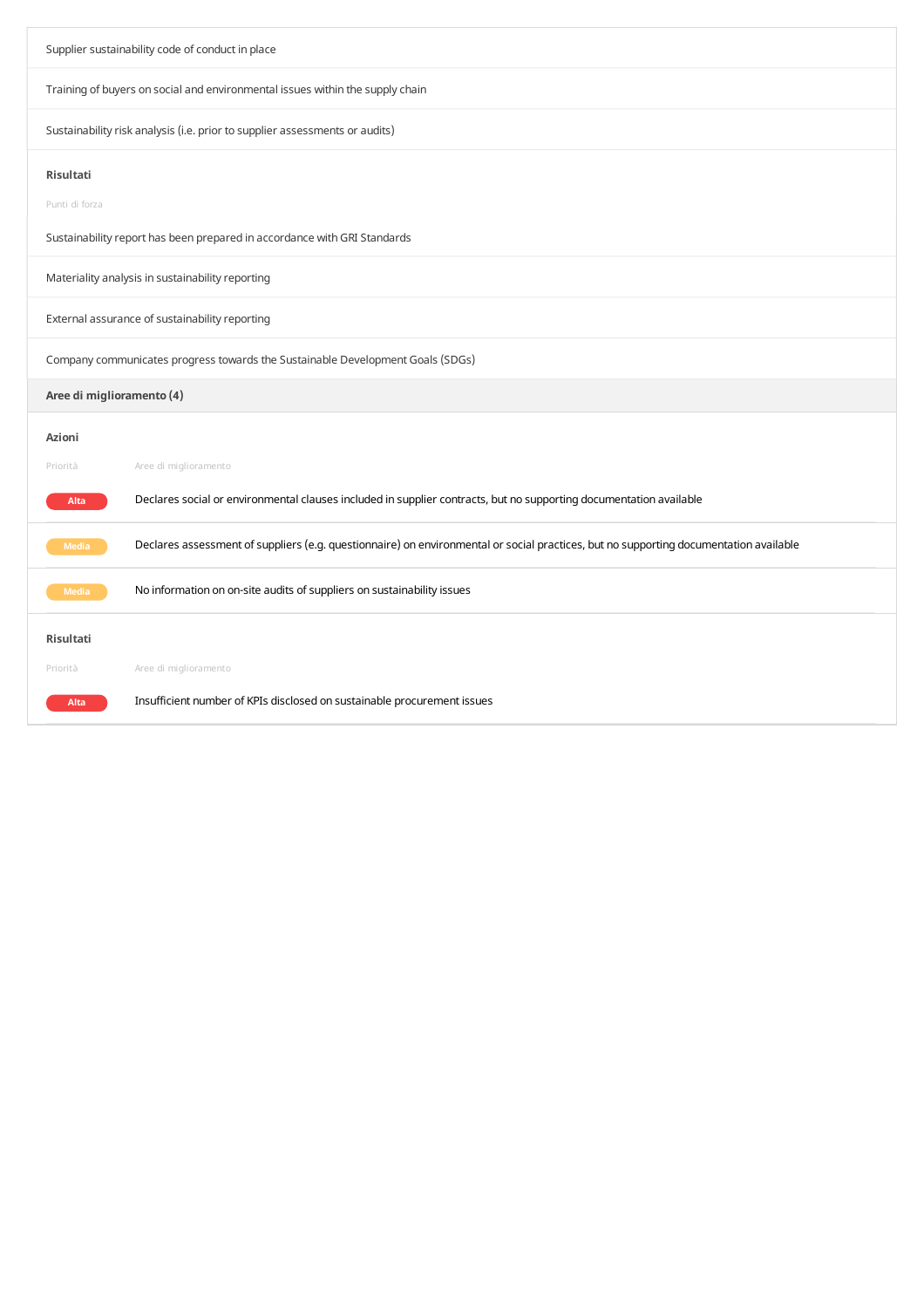## *10 aprile 2019*

**Palmarès Great Place toWork : dans quelles entreprisesIT fait-il bon travailler?Palmarès Great Place toWork : dans quelles entreprises IT fait-il bon travailler?**

http://www.solutions-numeriques.com/palmares-greatplace-to-work-dans-quelles-entreprises-it-fait-il-bontravailler/

Le 17ème Palmarès des entreprises où il fait bon travailler en France distingue les entreprises françaises de toutes tailles (moins de 50 salariés, 50 à 500 salariés, 500 à 5000 salariés et plus de 5 000 salariés) qui sont particulièrement engagées dans des démarches de transformation etse démarquent de par la qualité des environnements et des conditions de travail qu'elles offrent à leurs salariés.Esker, éditeur mondial de solutions de dématérialisation de documents, progresse de 15 places pour sa deuxième participation, et

entre dans le Top 15, en 14ème position.

Pratiche Lavorative e Diritti Umani

Influisce sul punteggio

*13 ottobre 2021*

**No recordsfound forthiscompany on Compliance Database** null

 $\rightarrow$  Non influisce sul punteggio

 $\Xi$  No records found in third party risk and compliance database.

## **Commenti specifici**

 $\Xi$  The company demonstrates an advanced management system on environmental issues.

 $\Xi$  The company demonstrates an advanced management system on labor & human rights issues.

 $\Xi$  The company demonstrates an advanced management system on ethics issues.

 $\Xi$  Since the last assessment the overall score has increased thanks to the provision of new sustainability certifications.

 $\Xi$  Since the last assessment, the overall score has increased thanks to the publication of additional sustainability reporting.

## *2 maggio 2018*

**Politique RH : Esker obtientle label « Happy At Work 2018 »**

http://www.solutions-numeriques.com/politique-rhesker-obtient-le-label-happy-at-work-2018/

La politique RH de l'éditeur spécialiste de la dématérialisation a été récompensée par une enquête réalisée par ChooseMyCompany.comen partenariat avecLes Echos, dont le classement paraîtra le 21 juin prochain.Esker obtient la note globale de 4,45 / 5 et un taux de recommandation de 91,2 %.

ooo<br>GD Pratiche Lavorative e Diritti Umani

Influisce sul punteggio

#### *22 marzo 2017*

**Esker: au Top 30 des entreprises où il fait bon travailler en France**

https://www.boursedirect.fr/fr/actualites/categorie/divers/eskerau-top-30-des-entreprises-ou-il-fait-bon-travailler-enfrance-boursierbf57a595b877fff06aaed08b8245ca6abbfe1ef1

Esker fait son entrée au Palmarès de l'Institut Great Place toWork, qui publie la 15e édition de son classement des Best Workplaces France 2017. Esker se classe dans le top 30 des entreprises où il fait bon travailler, pour la catégorie 50 à 500 salariés.

Pratiche Lavorative e Diritti Umani

 $\rightarrow$  Non influisce sul punteggio